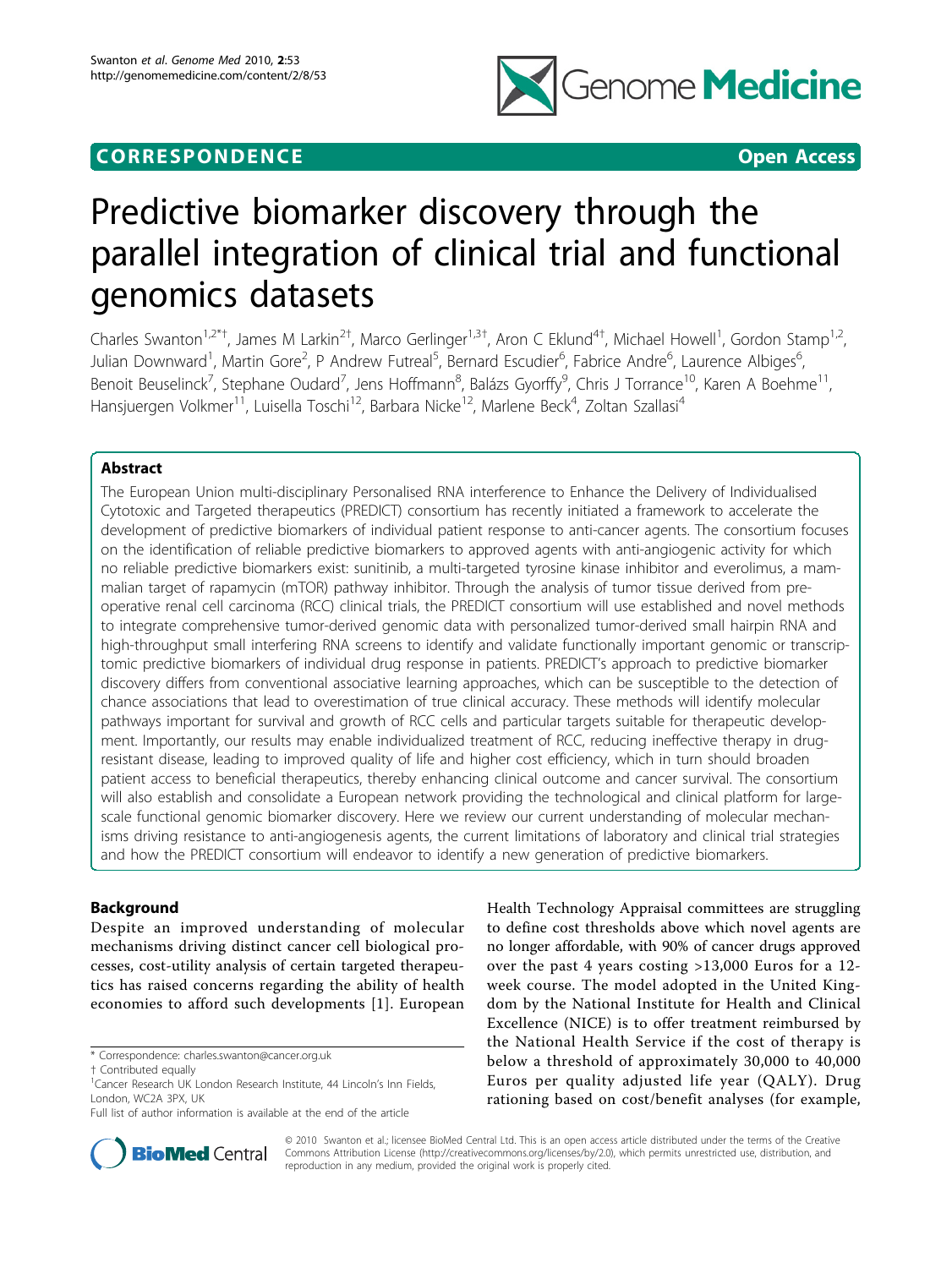cost per QALY) has profound implications, particularly for disease subtypes for which limited effective treatments exist, where any gain in quality of life or progression-free survival attributable to a new therapy is regarded as the new gold standard. Such rationing has recently been proposed for anti-angiogenesis agents in renal cell carcinoma (RCC) and other solid tumors where the cost per QALY gained does not meet such stringent thresholds. Such cost-benefit considerations together with the economic climate have precipitated imminent changes to clinical trial design in cancer medicine through the consideration of health economic costs as well as clinical benefit rates [[1\]](#page-8-0), mandating the requirement for parallel predictive biomarker discovery approaches.

## PREDICT consortium background

Health economic and clinical trial considerations in renal carcinoma combined with contemporary developments in high-throughput functional genomics biology have led to the unification of six leading European research centers with two SMEs (small and medium sized enterprises) and the Royal Marsden/Institut Gustave Roussy renal cancer biomarker-driven clinical trials network, into the Personalised RNA interference to Enhance the Delivery of Individualised Cytotoxic and Targeted therapeutics (PREDICT) consortium. PRE-DICT unites world-class clinical trial centers with international leaders in tumor functional genomics and genome-wide sequencing to identify the next generation of individualized predictive biomarkers in cancer medicine. Importantly, this consortium encompasses the largest combined renal cancer patient referral base in Europe that has standardized operating procedures for tissue collection and processing, adhering to common European Good Clinical Practice trial guidelines and ethical principles.

Inter- and intra-tumor molecular heterogeneity has severely limited the ability to define key components of drug response pathways in cancer medicine that might enable the better prediction of patient benefit in advance of treatment exposure. The PREDICT consortium recognizes that the development of personalized treatment approaches adapted to the molecular phenotype of individual tumors will be required to direct therapeutics appropriately and identify novel mechanisms of drug resistance and combination strategies to prolong drug sensitivity.

PREDICT's approach to biomarker discovery differs from conventional associative learning approaches, which can be susceptible to chance associations that lead to overestimation of true clinical accuracy [[2](#page-8-0),[3\]](#page-8-0). PREDICT's objectives depend on the identification of cancer cell genomic regulators of drug response through

the functional annotation of the cancer transcriptome using high-throughput personalized RNA interference (RNAi) techniques integrated with genomics analyses of primary tumor tissue from single-drug clinical trials before and after drug therapy. These methods present a more tractable strategy that is less susceptible to chance associations and may allow the identification of predictive genomics markers of drug response and the identification of consistent molecular pathways mediating therapeutic resistance. This biomedical consortium allows rapid and efficient patient recruitment combined with meticulous tumor tissue processing necessary for biomarker-driven functional genomics approaches to provide more cost-effective personalized therapy with a higher therapeutic index.

## Renal cell carcinoma

PREDICT has identified RCC as a disease lacking predictive biomarkers for the most active therapeutic compounds targeting the mammalian target of rapamycin (mTOR) and vascular endothelial growth factor (VEGF) pathways. About 90% of kidney tumors arise in the renal parenchyma (RCCs) whilst 10% arise in the renal pelvis or ureter (transitional cell carcinomas). RCC is a relatively rare tumor with a rising incidence, accounting for approximately 3% of malignancies in the European Union (EU) with 63,600 cases reported in 2006 [[4\]](#page-8-0); a third to a half of those diagnosed with kidney cancer will die as a consequence of the disease. Of the ten countries in the EU with higher than average incidence rates, seven are former Eastern Bloc countries; the reason for this observation is unknown. RCC is also commoner in men than women for unknown reasons and generally affects those over 60 years of age; as a consequence, the incidence of the disease is anticipated to increase in the future in the EU in the face of an aging population. Individuals affected by RCC may present with symptoms and signs of localized disease, such as loin pain or hematuria but the diagnosis is increasingly made incidentally as a result of imaging performed for unrelated reasons. The mainstay of curative treatment is nephrectomy, and palliative debulking nephrectomy has been shown in randomized studies to result in a survival benefit in fit patients with metastatic disease and is consequently a mainstay of the treatment of RCC.

There are five histological subtypes of RCC: clear cell (75 to 80%), papillary (10 to 15%), medullary, chromophobe and collecting duct (under 5% each). Clear cell histology is associated with dysfunction of the Von Hippel Lindau tumor suppressor gene (VHL) in the majority of cases [\[5](#page-8-0)]. The product of the VHL gene (pVHL) is a component of a ubiquitin ligase complex that mediates the cellular response to hypoxia. In normoxic conditions pVHL binds hypoxia inducible factor (HIF)-1a and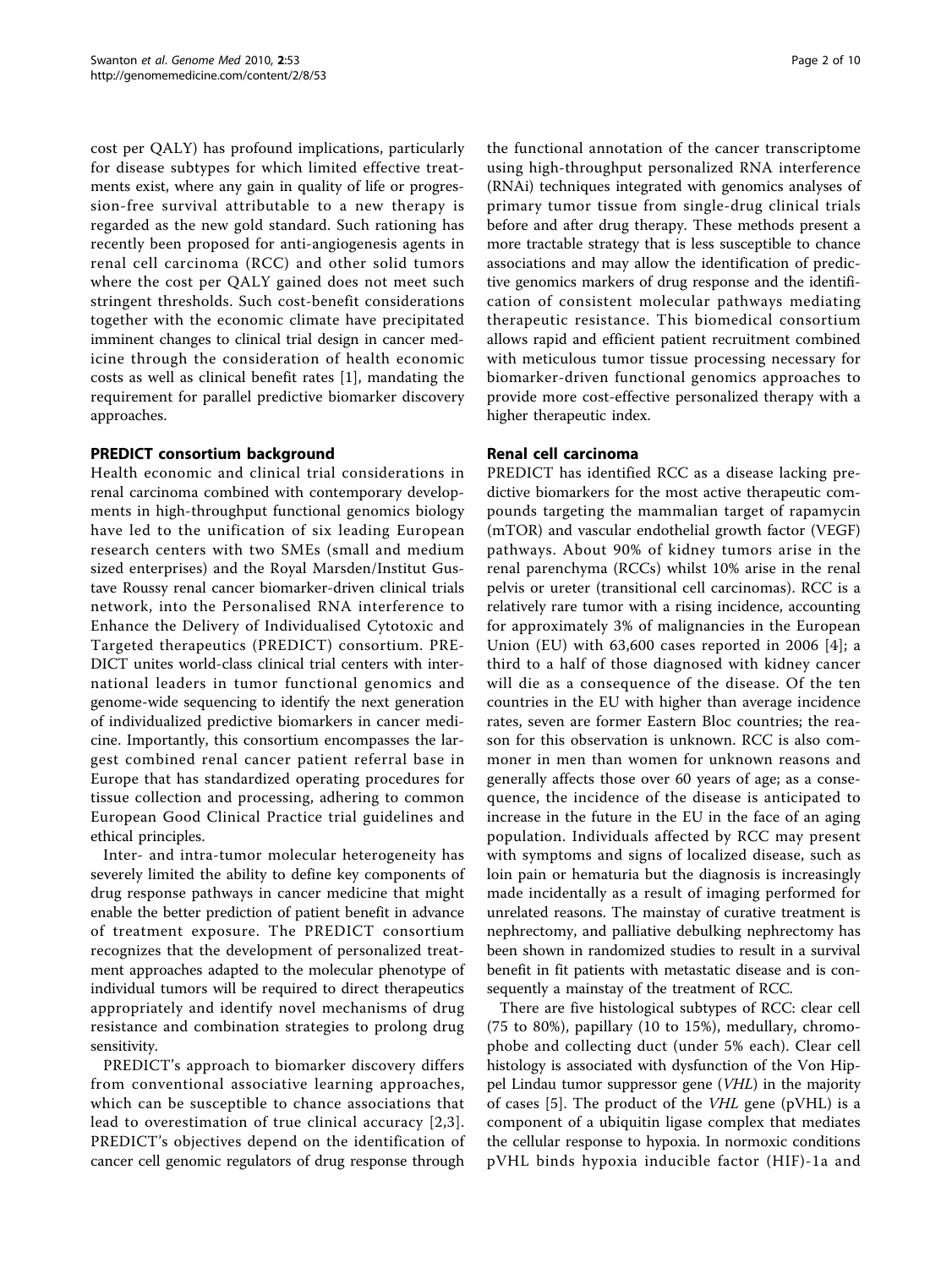HIF2a, leading to ubiquitination and proteasomal degradation. In hypoxic conditions or in the absence of pVHL, HIF1a and HIF2a accumulate and upregulate the production of growth factors such as platelet-derived growth factor (PDGF) and vascular endothelial growth factor (VEGF) at the transcriptional level.

# Recent developments in targeted therapeutics in renal cell carcinoma

Prior to 2006, systemic treatment options for advanced RCC were limited to cytokine-based therapies, such as IL-2 and IFN- $\alpha$ , which are associated with low response rates (typically <20%) and significant toxicity. Since 2006, there have been unprecedented advances in the systemic treatment of advanced RCC and six new drugs have been approved for this indication: the monoclonal anti-VEGF antibody bevacizumab, the multi-targeted tyrosine kinase inhibitors sorafenib, sunitinib and pazopanib, which inhibit VEGFRs, and the mTOR inhibitors everolimus and temsirolimus. Each of these drugs has shown efficacy in RCC in randomized studies in comparison with either placebo or IFN- $\alpha$  [[6](#page-8-0)-[10](#page-8-0)]. Further studies have shown that several other multi-targeted VEGFR kinase inhibitors, such as pazopanib and axitinib, are also active in this disease [[11-13\]](#page-8-0). All of these agents have a putative anti-angiogenic mechanism of action whilst the mTOR inhibitors everolimus and temsirolimus may have direct anti-tumor effects in RCC. mTOR inhibition results in attenuation of VEGFR/phosphatidylinositol-3-kinase (PI3K)/AKT signaling and HIF down-regulation, further supporting a role for these small molecules in the inhibition of angiogenesis.

Despite the fact that clinical trials establishing the activity of these agents in RCC represent landmark studies, between a third and two-thirds of patients (depending on prognostic factors and clinical setting) have intrinsically resistant disease and do not benefit from treatment with agents such as sunitinib or everolimus. Furthermore, all patients develop acquired resistance to therapy and the median progression-free survival in the clinical trials of the most active agents in RCC ranges from 4 to 11 months, indicating the need to identify predictive biomarkers of drug response and identify new targets suitable for therapeutic intervention to delay the acquisition of resistance. The design of these trials in RCC was dictated mainly by clinical considerations and, in general, scientific questions were not addressed. Tumor biopsies were not collected systematically as part of these trials, and although in some cases efforts have been made to obtain archival paraffin-embedded tumor material from the time of nephrectomy, it is rare to obtain material from sufficient numbers of study participants to allow meaningful molecular analysis.

# PREDICT will address anti-angiogenesis research priority areas

Despite advances in the therapeutic management of RCC, there are no established predictive biomarkers of response to these agents in RCC or other solid tumor types, and in excess of 30% of patients will not derive benefit from treatment. PREDICT is focusing on four recently identified research priority areas: first, identification of predictive and surrogate biomarkers, which will help select patients for particular therapies and provide early information on treatment efficacy; second, determination of the mechanisms of acquired resistance to VEGF-targeted therapy; third, determination of mechanisms of response to current agents, with a particular emphasis on how this might lead to the development of more effective agents and more rational treatment sequencing; and fourth, identification of new targets in RCC. Predictors of response to inhibitors of the VEGFR-mTOR-HIF signaling axis are likely to be relevant to other tumor types in which these agents are active or in which mTOR/HIF signaling is critical [[14](#page-8-0)]. Identification of such factors would allow therapy to be directed to those patients most likely to benefit, promoting clinical and health economic advantages.

# Molecular mechanisms of sunitinib activity and resistance in RCC

VEGF and PDGF are important pro-angiogenic factors driving tumor angiogenesis and increasing tumor vessel stability by activating the endothelial VEGFR [[15\]](#page-8-0) and pericyte PDGF receptor (PDGFR) tyrosine kinases, respectively. The persistent upregulation of VEGF and PDGF in the majority of RCCs through inactivation of VHL fosters angiogenesis and growth of these tumors. The multitargeted tyrosine kinase inhibitor sunitinib targets the VEGFR, PDGFR, cKIT, FLT3 (FMS-like tyrosine kinase 3), RET and the CSF1 (colony stimulating factor 1) receptor and other tyrosine kinases [[16\]](#page-8-0). Sunitinib has consistently led to decreased intratumoral blood flow based on functional imaging assessment in clinical trials [[17\]](#page-8-0) and to anti-angiogenic effects in RCC xenograft mouse models. In contrast, sunitinib has no direct effect on RCC cell line growth in vitro [\[18\]](#page-8-0). Thus, clinical sunitinib activity in RCC is thought to be a consequence of its anti-angiogenic activity. Several potential mechanisms of resistance to anti-angiogenic drugs like sunitinib have been proposed and two main types of resistance can be distinguished: resistance of the tumor vasculature to the inhibition of VEGF and PDGF signaling (vascular resistance); and resistance of cancer cells to the hypoxic and nutrient-depleted microenvironment induced by antiangiogenic effects (hypoxia resistance - resistance to the effector mechanism of anti-angiogenic treatment).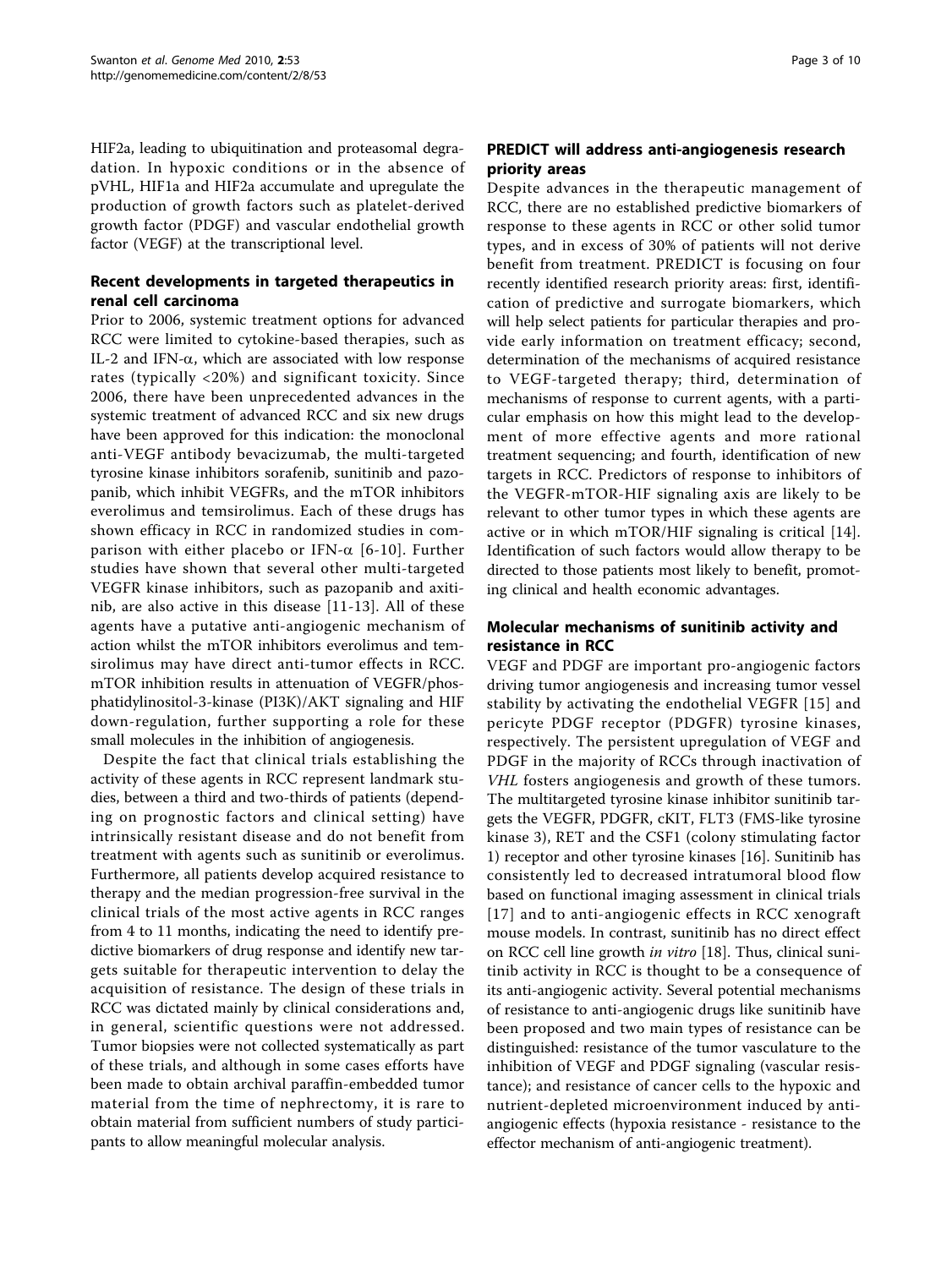#### Vascular resistance

Vascular resistance to anti-angiogenic drugs has been shown to occur, amongst others, through activation of alternative pro-angiogenic pathways [[19\]](#page-8-0). For example, increased IL-8 secretion by RCC cells in mouse xenograft models has been found to confer sunitinib resistance in vivo and immunohistochemical measurement of IL-8 in patient tumor samples also correlated with clinical sunitinib resistance in a retrospective analysis of a small number of patients [[18](#page-8-0)]. Cancer treatment with anti-angiogenic drugs induces a short period of vascular normalization with improved tumor oxygenation, followed by impaired tumor perfusion leading to increased hypoxia and lack of nutrients [[20,21\]](#page-8-0). Hypoxia is thought to be the predominant effector mechanism of anti-angiogenic drugs because oxygen has a shorter diffusion limit (approximately 150 μm) in tissues than critical nutrients like, for example, glucose [[22\]](#page-8-0). Robust data regarding the severity of hypoxia induced by anti-angiogenic drug treatment are lacking; however, oxygen levels below 0.5% can be found in untreated tumors and are likely to be significantly aggravated by anti-angiogenic treatment. Oxygen concentrations below 0.5% have antiproliferative effects on many cancer cell lines in vitro and can cause apoptosis and necrosis.

#### Hypoxia resistance

Hypoxia resistance and inherent tolerability to hypovascular environments have been observed in some cancer types [[19](#page-8-0)]. Furthermore, the selection of hypoxia-resistant cancer cells with the ability to thrive in a therapyinduced low oxygen environment has previously been reported [[23\]](#page-8-0) and inactivating p53 mutations have been identified to contribute to hypoxia resistance. A large scale small interfering RNA (siRNA) screen of hypoxia resistance genes in Caenorhabditis elegans highlighted the complexity of this process, identifying almost 200 genes from a variety of functional gene groups, such as signaling molecules, metabolic genes and genes controlling protein translation, that influence survival under hypoxic conditions [[24](#page-8-0)]. Knockdown of several of these genes also led to hypoxia resistance in human cancer cell lines. This indicates that hypoxia sensitivity is strongly determined by the genetic background through distinct and complex cellular pathways. Thus, hypoxia resistance is likely to contribute to VEGF-targeted therapeutic resistance [\[25-27](#page-8-0)]. Furthermore, hypoxia can induce genetic instability in cancer cells [[28](#page-8-0)], and the steady proliferation of hypoxia-resistant cancer cell clones could foster the acquisition of additional mutations that may permit the tumor to re-establish a resistant vasculature (for example, through activation of alternative pro-angiogenic pathways and factor secretion).

## Molecular mechanisms of everolimus activity and resistance in RCC

The rapamycin-like (rapalog) drug everolimus inhibits the serine/threonine protein kinase mTOR after forming a complex with the intracellular protein FKBP12 (FK506 binding protein-12). mTOR is a component of two distinct cellular multiprotein complexes, mTOR complex (mTORC)1 and mTORC2, and only mTORC1 is directly inhibited by the rapalog-FKBP12 complex [\[29](#page-8-0)]. Activation of mTORC1 increases protein translation and promotes entry into the G1 phase of the cell cycle by phosphorylation of downstream substrates, including ribosomal S6 kinase 1 (S6K) and 4EIF binding protein 1 (4EBP1). Inhibition of mTORC1 by everolimus leads to G1 cell cycle arrest, autophagy induction and cytostasis of many RCC cell lines in vitro. An important role of the mTOR pathway in clear cell RCC (CCRCC) is supported by the occurrence of these cancers in patients with tuberous sclerosis, who have a constitutively activated mTOR pathway. Phosphorylation of the S6 protein, mediated by S6K activity, an mTOR target, was significantly higher in CCRCC compared to other RCC subtypes and is associated with poorer outcome [[30\]](#page-8-0). The majority of CCRCCs are deficient for the tumor suppressor gene VHL, which leads to the upregulation of the transcription factor subunits HIF1a and HIF2a. mTORC1 regulates HIF1a protein translation and thus controls transcription of the downstream target VEGF. Thus, mTORC1 inhibition with rapalogs such as everolimus reduces HIF1a protein levels and decreases VEGF transcription and neo-angiogenesis in xenograft mouse models [\[31,32\]](#page-8-0). This effect may contribute to the activity of mTOR inhibitors in patients with VHL-deficient RCCs. mTORC1 is also a component of the downstream signaling cascade of the VEGFR in endothelial cells and inhibition by everolimus impairs endothelial proliferation, which amplifies the anti-angiogenic effect. Thus, everolimus is likely to have dual activity in RCCs through direct inhibition of cancer cell proliferation and through the inhibition of tumor angiogenesis.

#### Everolimus resistance

Several molecular mechanisms that may be implicated in resistance to rapalog mTOR inhibitors have been documented in laboratory model systems. These include a negative feedback loop from S6K to the insulin receptor substrates (IRS) 1 and 2. Inhibition of mTORC1 and S6K activity by rapalogs can increase IRS1/2 activity, which leads to enhanced Akt phosphorylation in cells where this negative feedback loop is active [[33](#page-8-0)]. The ensuing Akt activation may promote cell survival and proliferation and thus escape from the antitumor activity of everolimus. Rapalog exposure can also indirectly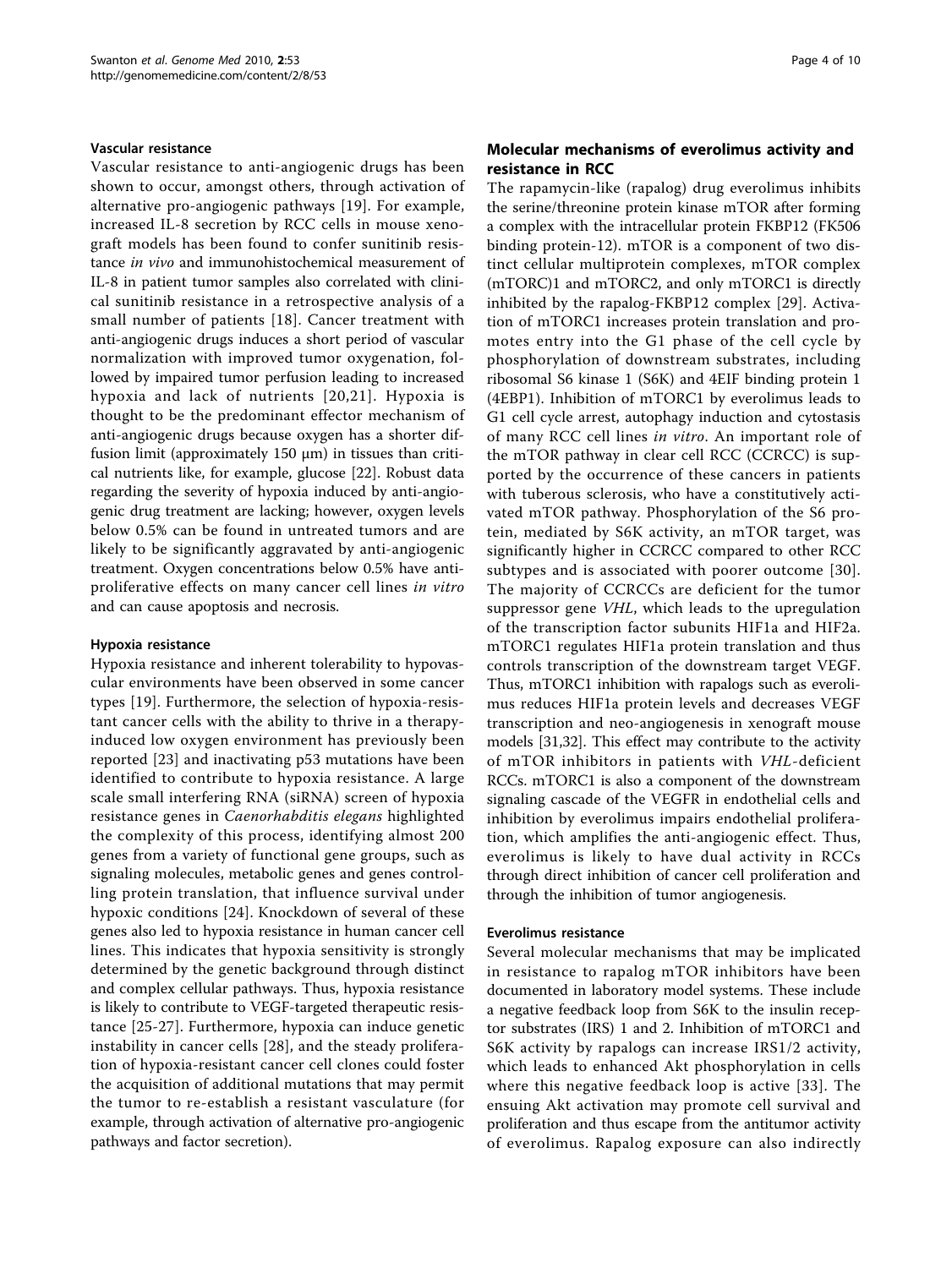inhibit the assembly of mTORC2, probably by promoting the sequestration of mTOR into mTORC1, which effectively eliminates mTOR from mTORC2 [[34,35\]](#page-8-0). This has been observed in 20% of tested cancer cell lines, and it has been speculated that only tumors responding to rapalogs with mTORC1 and mTORC2 inhibition may be clinically sensitive to this class of agents. Concomitant activation of the Ras-mitogen-activated protein kinase (MAPK) pathway has been found to override rapalog sensitivity in prostate epithelial cells [[36\]](#page-8-0) and in melanoma cell lines [[37\]](#page-8-0). Thus, cells with an activated Ras-MAPK pathway may require the combined inhibition of the Ras pathway and of mTOR to overcome resistance to mTOR inhibitors alone. Despite the discovery of these feedback and parallel pathways, their potential role in clinical everolimus resistance and sensitivity is unknown. Immunohistochemical studies of mTOR pathway activity in pre-treatment RCC biopsies from patients receiving the rapalog temsirolimus showed a weak but statistically significant correlation of phosphorylated S6, the substrate of S6K, with clinical response [\[38\]](#page-8-0). However, many tumors with highly phosphorylated S6 were refractory to the antiproliferative activity of temsirolimus, indicating that other, hitherto unknown factors play a role. Activation of PI3K-mTOR signaling through PTEN (phosphatase and tensin homologue) inactivation was thought to sensitize tumors to mTOR inhibition, but no correlation of PTEN status and temsirolimus response in RCC was found in the same study [[38](#page-8-0)]. Rapalog suppression of HIF1a-mediated transcriptional activation of pro-angiogenic factors like VEGF may contribute to the activity of rapalogs in CCRCCs. This is supported by the discovery that VHL loss and the resulting HIF1a upregulation confers heightened sensitivity to the rapalog temsirolimus in RCC cells [[31\]](#page-8-0). However, responses to temsirolimus can also occur in VHL-positive RCCs, indicating that factors determining overall mTOR inhibitor sensitivity or resistance are poorly understood. It is unknown how much direct anti-cancer cell effects and anti-angiogenic everolimus effects contribute to clinical sensitivity. If antiangiogenic activity predominates, anti-angiogenic resistance mechanisms as outlined for sunitinib (vascular resistance and hypoxia resistance) may play a major role.

The lack of suitable tumor samples from well annotated clinical trials and the resulting reliance on mouse xenograft and in vitro cancer models has precluded the identification of clinically relevant predictive biomarkers for mTOR inhibitors and anti-angiogenic drugs in RCC and other solid tumors [[39\]](#page-9-0). Thus, novel and unbiased approaches integrating functional genomics datasets with molecular analyses of human tumor samples using PREDICT consortium validated technologies [[40\]](#page-9-0) represent a rational step to identify predictive biomarkers to these agents.

## Pre-operative biomarker-driven RCC clinical trials

The necessity for new biomarker discovery approaches and the need for predictive biomarkers for mTOR inhibitors and VEGF targeted anti-angiogenic therapeutics to improve clinical outcomes and the cost-effectiveness of these drugs in cancer medicine have led the PRE-DICT consortium to design renal cancer clinical trial endpoints using these agents in parallel with robust tumor genomics, functional genomics and other molecular analyses to accelerate predictive biomarker discovery.

In order to identify the next generation of predictive biomarkers, we have designed clinical trials specifically to include the collection of fresh tissue to synergize with parallel high-throughput genomics analyses (Figure 1). Two such clinical trials, E-PREDICT [[41\]](#page-9-0) and S-PRE-DICT/PREINSUT [[42\]](#page-9-0), have been initiated and are currently recruiting patients. Fresh tissue will be collected in a quality-controlled setting before and after drug therapy for molecular analyses that can be correlated with clinical efficacy. Each of these pre-nephrectomy RCC clinical trials using the mTOR inhibitor everolimus (E-PREDICT) and the VEGFR targeted therapeutic sunitinib (S-PREDICT/PREINSUT) will recruit 60 patients in discovery cohorts and 60 patients in validation cohorts for predictive biomarker validation.

Study participants have metastatic RCC, and palliative nephrectomy has been recommended as part of routine clinical management. In the PREDICT trials, tumor biopsies are taken and sunitinib or everolimus administered in a 'window of opportunity' before nephrectomy. The therapeutic agent is stopped 1 to 2 weeks before

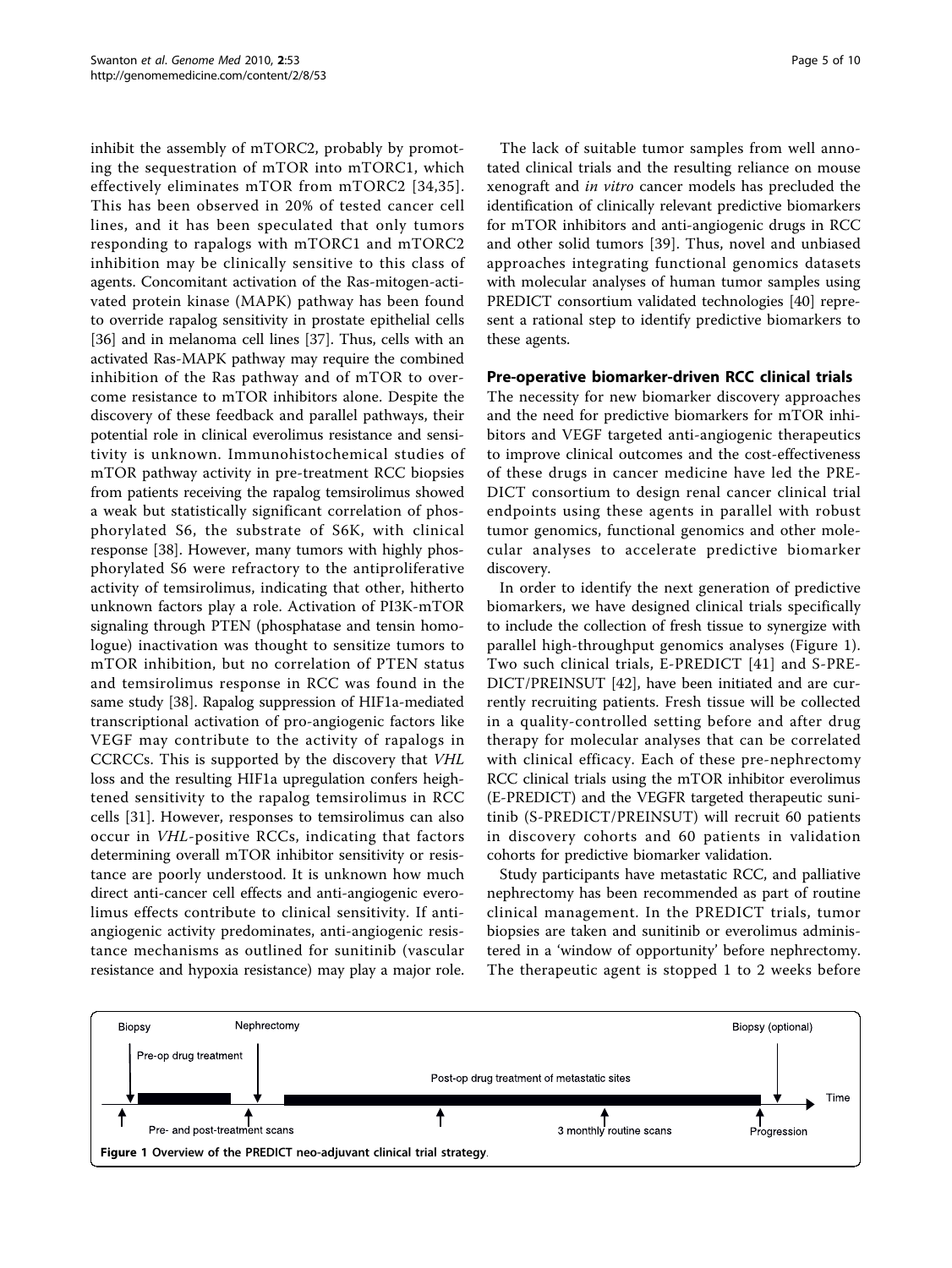nephrectomy for safety and scientific reasons and restarted after nephrectomy until the eventual development of progressive disease in metastatic lesions. The scientific reason for stopping drug 1 to 2 weeks before nephrectomy is so that the acute transcriptional effects of drug exposure are limited. Response to treatment will be assessed at primary and metastatic sites using the Response Evaluation Criteria In Solid Tumors (RECIST) by computed tomography (CT) imaging before treatment initiation and after exposure to the therapeutic agent before patients undergo nephrectomy. Further imaging of metastatic sites will be performed after nephrectomy at 3-monthly intervals; efficacy data will be available for all patients based on evaluation of metastatic sites.

# PREDICT integrative genomics developments guiding biomarker discovery in cancer medicine

Approaches used by PREDICT consortium members have been designed to avoid or overcome the various pitfalls of high-throughput associative studies of gene expression datasets [[3,](#page-8-0)[43\]](#page-9-0) in order to develop the next generation of prognostic and predictive biomarkers. The potential to rapidly identify predictive biomarkers of drug response in tumor tissue to define sensitive and resistant patient cohorts has recently been accelerated through advances in functional genomics techniques that have been intensively developed by the PREDICT consortium using large scale RNAi screening approaches [\[44-47](#page-9-0)].

Through the use of this technology, the consortium has identified genes regulating response and resistance to common cytotoxic agents used in cancer medicine [[40,46,48-50\]](#page-9-0). Through the integrative genomics analysis of these functional RNAi datasets in breast and ovarian cancer, we have identified regulators of mitotic arrest and ceramide metabolism as mediators of taxane resistance and confirmed their relevance in clinical trial cohorts [[40,46,48-50\]](#page-9-0). For example, silencing of the ceramide transporter CERT was shown to confer sensitivity to paclitaxel across multiple cancer cell lines and followup analysis revealed that CERT was overexpressed in two separate paclitaxel-resistant cell lines. Analysis of microarray expression data from the OV-01 clinical trial revealed that over-expression of CERT occurred in ovarian cancers from patients with paclitaxel resistant disease, suggesting a role for this gene product in the regulation of response to paclitaxel in vivo [[46\]](#page-9-0).

Successful integration of RNAi functional genomics screening results with tumor gene expression data in order to identify a predictor of neoadjuvant paclitaxel response in breast cancer was dependent on the identification of gene coexpression modules representative of mitotic arrest and ceramide metabolic pathways relevant to drug response. The combination of these modules into a 'functional metagene' shows promise as a paclitaxel-specific predictive biomarker [\[40\]](#page-9-0) that is predictive of pathological complete response to paclitaxel in breast cancer with a high sensitivity and specificity (area under the receiver operating characteristic curve  $(AUC) = 0.8$ ) [[40\]](#page-9-0), outperforming any other clinical or molecular predictor of paclitaxel sensitivity identified to date.

Further supporting integrative genomics approaches to the identification of novel drug response mechanisms in vivo, we have integrated complex cancer datasets (gene expression and copy number data) to identify a particular chromosomal region that contributes to anthracycline resistance when amplified in breast cancer. Two causative genes, LAPTM4B and YWHAZ, were identified from this region: one is a known anti-apoptosis gene, and one is a novel gene affecting drug transport. These genes are strongly predictive of anthracycline resistance, and rigorous clinical evaluation is ongoing [[51](#page-9-0)].

We have also demonstrated that molecular hypotheses can be utilized to predict drug response in vivo. We formed a rational hypothesis about drug mechanism to suggest a predictor of response to cisplatin. Briefly, we noticed links between BRCA1 mutations, cisplatin sensitivity, and DNA repair pathway competence. We developed a SNP array-based surrogate marker of DNA repair pathway competence and found that it strongly predicted for neoadjuvant cisplatin pathological complete response in a small cohort of estrogen receptor-negative/progesterone receptor-negative/ERBB2-negative breast cancer patients [[52\]](#page-9-0). We have derived a robust gene expression signature of chromosomal instability, which is prognostic in several types of solid tumor [\[53\]](#page-9-0) and predictive of paclitaxel resistance in ovarian cancer [\[50\]](#page-9-0). We have also identified a blood-based gene expression biomarker of early-stage Parkinson's disease [\[54\]](#page-9-0), which is currently being validated in a larger study, and have integrated diverse genomic data sets to generate an atlas of disease-associated protein complexes, several of which were novel [\[55\]](#page-9-0).

These studies highlight the power of comprehensive functional genomics datasets combined with monotherapy clinical trial tumor genomics datasets to illuminate the clinical relevance of specific genes to individual patient drug sensitivity. Furthermore, the studies provide robust and efficient methodological tools to accelerate predictive biomarker development and identify mechanisms of drug resistance that will be applied to biomarker discovery in RCC in this proposal.

## PREDICT technologies for biomarker discovery in **RCC**

## PREDICT RNA interference screens

Based on the clinical and molecular evidence reviewed above, we hypothesize that resistance of RCCs to sunitinib and everolimus might occur through one or a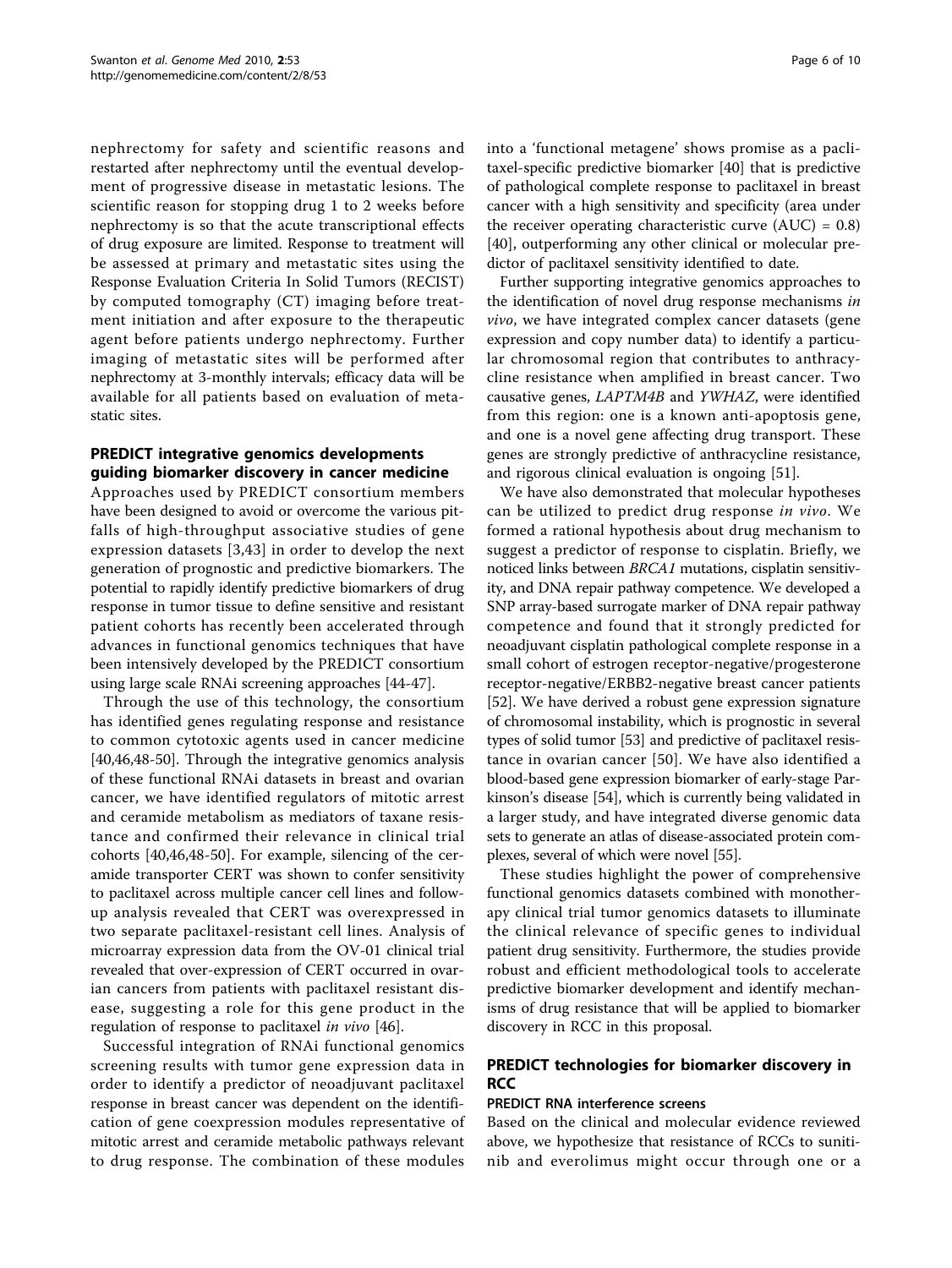<span id="page-6-0"></span>combination of the mechanisms (Table 1). PREDICT consortium's functional genomics RNAi approaches will be applied to identify genes contributing to these resistance mechanisms.

The PREDICT consortium will use novel small hairpin RNA (shRNA) and siRNA screening approaches to identify genes consistently regulating response to hypoxia and everolimus exposure in multiple renal cancer cell lines propagated from tumors ex vivo. Consistent with PREDICT's recently published predictive biomarker in breast cancer based on this strategy, genes identified across multiple cell lines or in multiple screens that promote sensitivity or resistance to hypoxia or everolimus exposure may be implicated in everolimus and sunitinib sensitivity in patients. Central to this proposal will be the derivation of up to 30 ex vivo cultured patientderived RCC cell bulks from which personalized RNAi (personalized shRNA) libraries will be generated to identify tumor-individualized autologous mechanisms of drug response. These will be used to yield vital information, complementary to the unbiased siRNA and shRNA screening approaches about the functional role of each gene expressed in tumor samples that may determine resistance or sensitivity to sunitinib or everolimus.

#### PREDICT tumor genomics analysis

PREDICT has focused on standardizing tissue collection procedures across clinical sites involved in the S-PRE-DICT/PREINSUT and E-PREDICT clinical trials. RNA and DNA extracted from microdissected cancer cells from pre- and post-treatment specimens will be hybridized to gene expression and DNA SNP/comparative genomic hybridization arrays, respectively. A kinome activity assay will evaluate the activity of 267 kinases (160 serine threonine kinases and 107 tyrosine kinases) on tumor samples following treatment in order to identify molecular pathways regulated following everolimus and sunitinib exposure in resistant and sensitive disease.

## Table 1 Mechanisms of resistance to sunitinib and everolimus



#### PREDICT tumor exome-sequencing analysis

Nephrectomy samples (and corresponding matched pretreatment tumors and germline DNA) from patients with progressive/resistant disease will be available for whole-genome exon sequencing to identify candidate genes associated with everolimus or sunitinib resistance in vivo. Tumors from patients with imaging-defined drug-resistant disease within these clinical trials will be subject to exon-capture sequencing before and after drug exposure to characterize the somatic mutational spectrum in resistant tumors [[56\]](#page-9-0). Directed sequencing methods will be used to confirm the specificity of these somatic mutations to drug-resistant compared to drugsensitive tumors.

#### PREDICT ex vivo renal cancer cell line culture

Renal cancer xenograft and cell culture models are being established from surgical specimens to support the personalized identification of novel biomarkers in RCC. Surgically resected tumor specimens are transplanted subcutaneously into immunodeficient NOD/SCID mice, and following successful engraftment (>30% success rate expected), parts of the tumor material will be used for further passage, cryopreservation (tumor bank) and to establish *ex vivo* propagation of cancer cell lines for use in the functional genomics personalized shRNA screens.

## PREDICT integrative genomics analysis

Data from the unbiased and personalized RNAi screens will be integrated with genomics and proteomics datasets from patient tumors from the discovery phase of the two clinical trial cohorts and genes that are identified through multiple approaches (for example, modifying resistance in functional genomic screens and altered expression/copy number/sequence in resistant versus sensitive tumors; Figure 2) will be prioritized for development of predictive signatures of sunitinib and everolimus response for assessment in the validation phases of the two clinical trials.

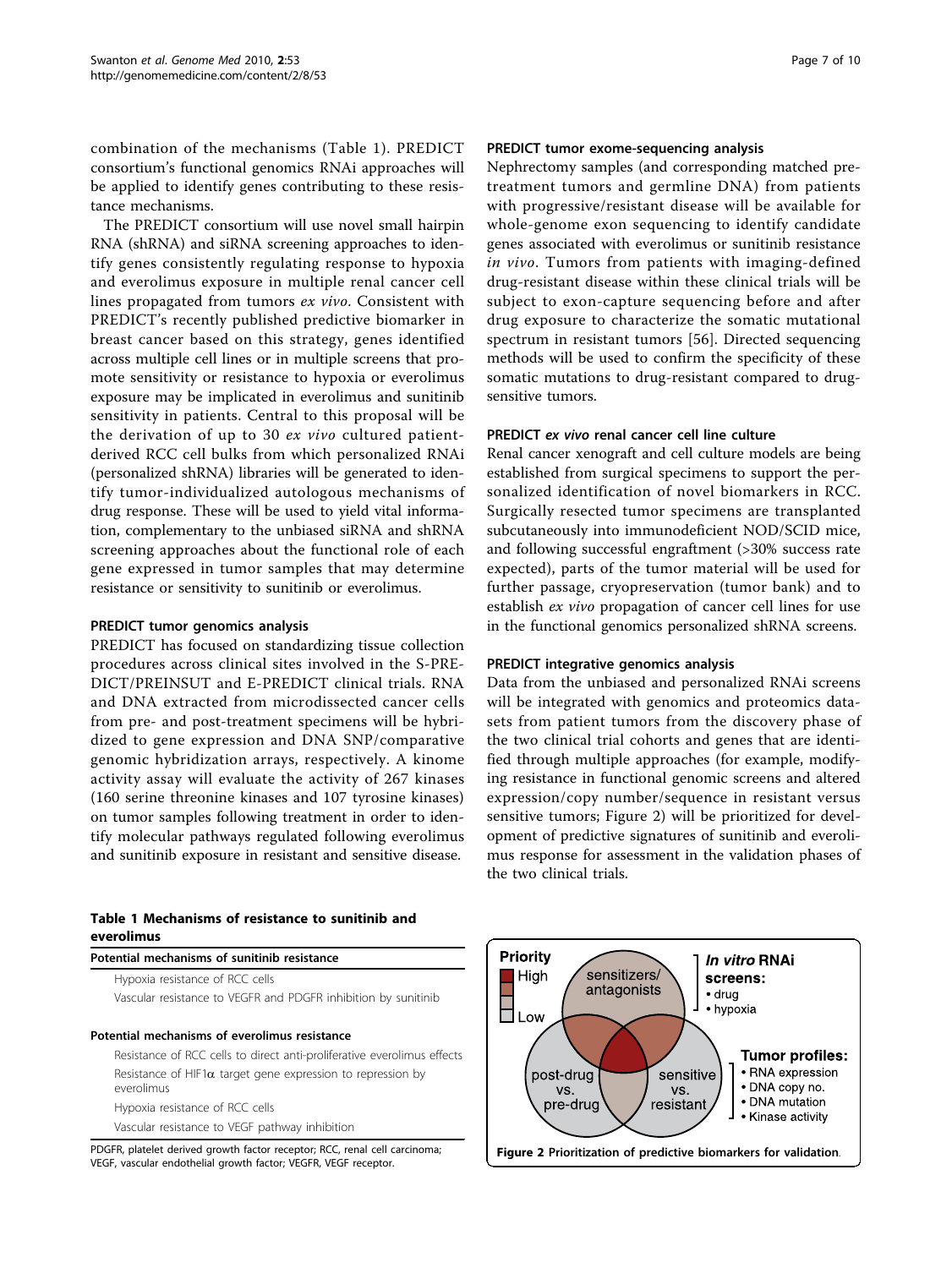Genomic, proteomic and functional RNAi datasets will be integrated together with clinical response data into a meta-dataset containing expression, mutation, copy number and functional data in a genome-wide manner. Bioinformatics analysis of the meta-dataset for genes altered in resistant versus sensitive samples that functionally influence resistance in laboratory model systems of RCC will lead to the prioritization of predictive biomarkers for sunitinib and everolimus in the validation cohorts of the E-PREDICT and S-PREDICT/PREINSUT clinical trials (Figure [2](#page-6-0)). Through this approach, the consortium will meet its overall objectives of identifying robust predictors of response to anti-angiogenic therapies. More importantly, the clinical trial and functional genomics framework will be established to enable the rapid development of the next generation of predictive biomarkers across a wide range of solid tumor types.

# Integration of personalized functional genomics into the clinical setting

The generation of personalized RNAi screening approaches, representing the complete transcriptome of distinct tumors from individual patients, allows the identification of genes that are differentially expressed in tumors that impact upon drug response. Importantly, such an approach, if validated in RCC, would be directly applicable to other tumor types for which tumor biopsies could be acquired prior to treatment exposure within defined single-drug clinical trials. This approach may allow an unprecedented opportunity to identify patient-specific drug sensitivity pathways in cancer medicine and may precipitate improvements to clinical trial design and the stratification of patients according to defined personalized biomarkers of drug response. Importantly, this cost-effective technique is aimed at reducing health economic costs and improving patient quality of life due to the specific application of novel therapeutics specifically to patients with drug-sensitive disease.

## Conclusions

The health economics of targeted therapeutic strategies with benefit confined to distinct but unknown patient subpopulations has major implications for future drug development, for the provision of affordable healthcare to all individuals within the EU, and for patient access to therapies that will genuinely offer therapeutic benefit to a minority of patients. Indeed, in a recent analysis of patient survival for all cancers across Europe, it was recognized that in the future as oncology costs continue to escalate, the best treatments will only be available to the wealthiest, as member states conclude that resources cannot be allocated to provide optimal cancer care for

all patients. In this publication, the urgent need for a radical evaluation of cost considerations in cancer research and the requirement for investment in new technology was recognized [[57\]](#page-9-0). A solution to these problems is to rapidly identify predictive molecular biomarkers of drug response, to limit patient exposure to costly and ineffective therapies whilst targeting sensitive patient cohorts, using integrative genomics methods and standardized clinical trial infrastructure. These methods will be applicable to biomarker discovery efforts across all cancer types and therapeutic modalities for which no predictive assays exist.

Through the identification of genes functionally required for everolimus and sunitinib response integrated with parallel whole-genome analysis of clinical trial tissue, we will identify robust and validated genomics markers to predict therapeutic outcome. Through these approaches we hope to ultimately reduce the cost per QALY associated with drug treatment, allowing wider access to active agents in sensitive patient cohorts.

#### **Abbreviations**

CCRCC: clear cell renal cell carcinoma; EU: European Union; HIF: hypoxia inducible factor; IL: interleukin; IFN: interferon; IRS: insulin receptor substrate; MAPK: mitogen-activated protein kinase; mTOR: mammalian target of rapamycin; mTORC: mammalian target of rapamycin complex; PDGF: platelet derived growth factor; PDGFR: platelet derived growth factor receptor; PI3K: phosphatidylinositol-3-kinase; PREDICT: Personalised RNA interference to Enhance the Delivery of Individualised Cytotoxic and Targeted therapeutics; PTEN: phosphatase and tensin homologue; QALY: quality adjusted life year; RCC: renal cell carcinoma; RNAi: RNA interference; S6K: S6 kinase; shRNA: small hairpin RNA; siRNA: small interfering RNA; SNP: single-nucleotide polymorphism; VEGF: vascular endothelial growth factor; VEGFR: vascular endothelial growth factor receptor; VHL: Von Hippel-Lindau.

#### Acknowledgements

CS is funded by the UK Medical Research Council and Cancer Research UK. BG is sponsored by a Bolyai fellowship and by ETT. ZS is funded by the National Institute of Health (grants NCI SPORE P50 CA 89393, R21LM008823- 01A1) by the Breast Cancer Research Foundation and the Danish Council for Independent Research-Medical Sciences (FSS). MG was supported by an academic clinical fellowship from the National Institute for Health Research.

#### Author details

<sup>1</sup> Cancer Research UK London Research Institute, 44 Lincoln's Inn Fields, London, WC2A 3PX, UK. <sup>2</sup>Department of Medicine, Royal Marsden Hospital Fulham Road, London, SW3 6JJ, UK. <sup>3</sup>Institute of Cancer, Barts and the London School of Medicine and Dentistry, Charterhouse Square, London, EC1M 6BQ, UK. <sup>4</sup>Center for Biological Sequence Analysis, Technical University of Denmark, DK-2800 Lyngby, Denmark. <sup>5</sup>Wellcome Trust Sanger Institute, Wellcome Trust Genome Campus, Hinxton, Cambridge, CB10 1SA, UK. <sup>6</sup>Institut Gustave Roussy, 114 rue Edouard Vaillant, 94805 Villejuif, France <sup>7</sup>Hôpital Européen Georges Pompidou, 20 Rue Leblanc, 75015 Paris, France <sup>8</sup>EPO-Berlin GmbH, Robert-Rössle-Str.10, 13125 Berlin, Germany. <sup>9</sup>Joint Research Laboratory of the Hungarian Academy of Sciences and the Semmelweis University, Semmelweis University 1st Department of Pediatrics, Bokay u. 53-54. H-1083 Budapest, Hungary. <sup>10</sup>Horizon Discovery Ltd, Building 7300, IQ Cambridge, CB25 9TL, UK. <sup>11</sup>Department of Molecular Biology, NMI Natural and Medical Sciences Institute at the University of Tübingen, Markwiesenstrasse 55, 72770 Reutlingen, Germany. <sup>12</sup>Bayer Schering Pharma AG Müllerstraße 178, 13353 Berlin, Germany.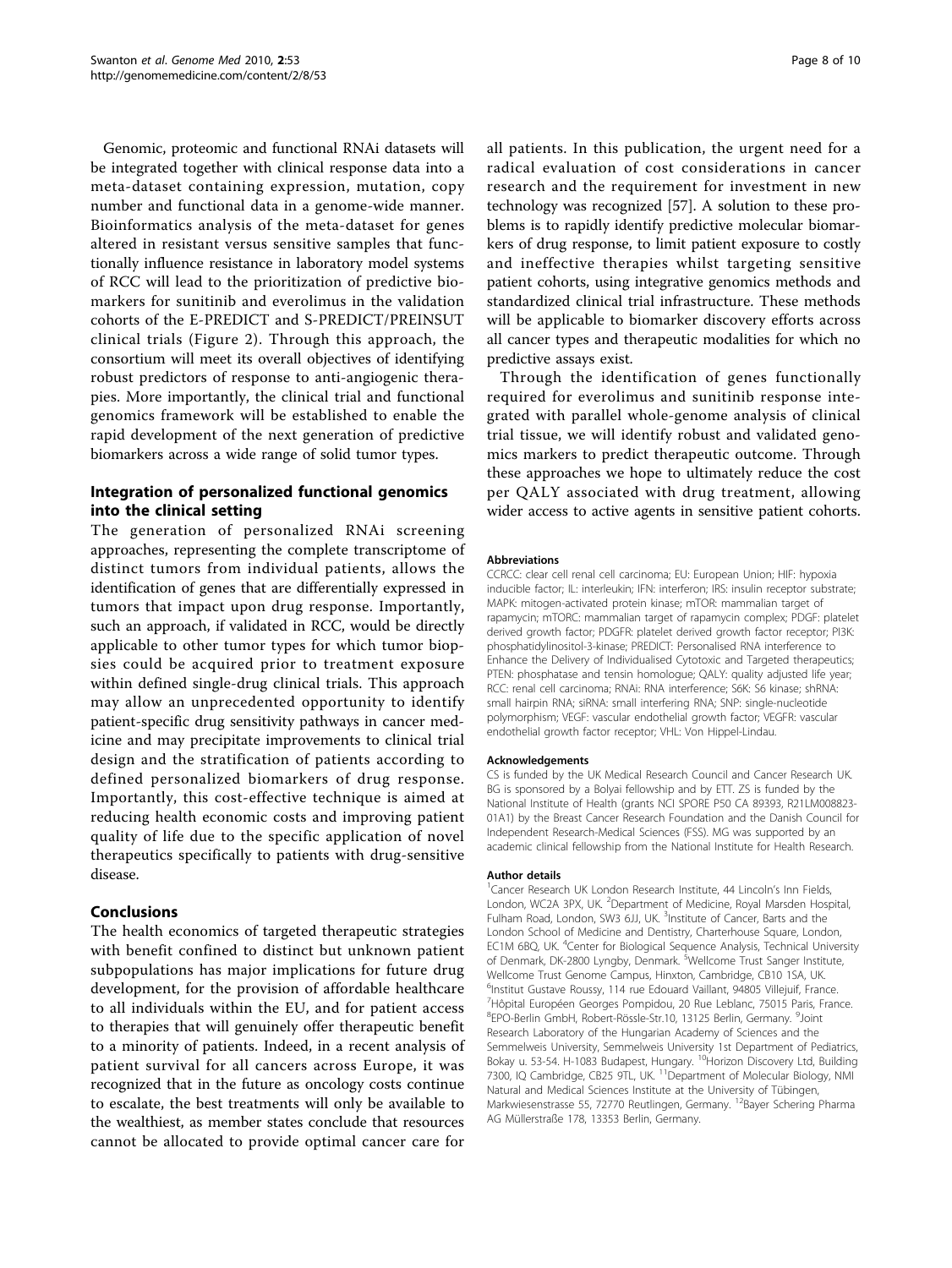#### <span id="page-8-0"></span>Authors' contributions

CS, JML, MG, AE, KAB, BN and ZS wrote the manuscript. CS and ZS conceived the scientific approach, JL and SO designed the clinical trials. All authors reviewed the manuscript.

#### Competing interests

JML has accepted honoraria and grants from both Novartis and Pfizer, SO and BE have accepted honoraria from both Novartis and Pfizer. CS receives clinical translational trial grant funding from Novartis. Pfizer and Novartis are providing trials funding for S-PREDICT/PREINSUT and E-PREDICT, respectively. The other authors declare that they have no competing interests.

## Received: 3 June 2010 Revised: 4 August 2010

Accepted: 11 August 2010 Published: 11 August 2010

#### References

- 1. Schmidt C: [Costly cancer drugs trigger proposals to modify clinical trial](http://www.ncbi.nlm.nih.gov/pubmed/19933943?dopt=Abstract) [design.](http://www.ncbi.nlm.nih.gov/pubmed/19933943?dopt=Abstract) J Natl Cancer Inst 2009, 101:1662-1664.
- Michiels S, Koscielny S, Hill C: [Prediction of cancer outcome with](http://www.ncbi.nlm.nih.gov/pubmed/15705458?dopt=Abstract) [microarrays: a multiple random validation strategy.](http://www.ncbi.nlm.nih.gov/pubmed/15705458?dopt=Abstract) Lancet 2005, 365:488-492.
- 3. Ein-Dor L, Zuk O, Domany E: [Thousands of samples are needed to](http://www.ncbi.nlm.nih.gov/pubmed/16585533?dopt=Abstract) [generate a robust gene list for predicting outcome in cancer.](http://www.ncbi.nlm.nih.gov/pubmed/16585533?dopt=Abstract) Proc Natl Acad Sci USA 2006, 103:5923-5928.
- 4. Ferlay J, Autier P, Boniol M, Heanue M, Colombet M, Boyle P: [Estimates of](http://www.ncbi.nlm.nih.gov/pubmed/17287242?dopt=Abstract) [the cancer incidence and mortality in Europe in 2006.](http://www.ncbi.nlm.nih.gov/pubmed/17287242?dopt=Abstract) Ann Oncol 2007, 18:581-592.
- 5. Kaelin WG Jr: [The von Hippel-Lindau tumor suppressor protein and clear](http://www.ncbi.nlm.nih.gov/pubmed/17255293?dopt=Abstract) [cell renal carcinoma.](http://www.ncbi.nlm.nih.gov/pubmed/17255293?dopt=Abstract) Clin Cancer Res 2007, 13:680s-684s.
- 6. Motzer RJ, Hutson TE, Tomczak P, Michaelson MD, Bukowski RM, Oudard S, Negrier S, Szczylik C, Pili R, Bjarnason GA, Garcia-del-Muro X, Sosman JA, Solska E, Wilding G, Thompson JA, Kim ST, Chen I, Huang X, Figlin RA: [Overall survival and updated results for sunitinib compared with](http://www.ncbi.nlm.nih.gov/pubmed/19487381?dopt=Abstract) [interferon alfa in patients with metastatic renal cell carcinoma.](http://www.ncbi.nlm.nih.gov/pubmed/19487381?dopt=Abstract) J Clin Oncol 2009, 27:3584-3590.
- Escudier B, Eisen T, Stadler WM, Szczylik C, Oudard S, Siebels M, Negrier S, Chevreau C, Solska E, Desai AA, Rolland F, Demkow T, Hutson TE, Gore M, Freeman S, Schwartz B, Shan M, Simantov R, Bukowski RM: [Sorafenib in](http://www.ncbi.nlm.nih.gov/pubmed/17215530?dopt=Abstract) [advanced clear-cell renal-cell carcinoma.](http://www.ncbi.nlm.nih.gov/pubmed/17215530?dopt=Abstract) N Engl J Med 2007, 356:125-134.
- 8. Escudier B, Eisen T, Stadler WM, Szczylik C, Oudard S, Staehler M, Negrier S, Chevreau C, Desai AA, Rolland F, Demkow T, Hutson TE, Gore M, Anderson S, Hofilena G, Shan M, Pena C, Lathia C, Bukowski RM: [Sorafenib](http://www.ncbi.nlm.nih.gov/pubmed/19451442?dopt=Abstract) [for treatment of renal cell carcinoma: Final efficacy and safety results of](http://www.ncbi.nlm.nih.gov/pubmed/19451442?dopt=Abstract) [the phase III treatment approaches in renal cancer global evaluation](http://www.ncbi.nlm.nih.gov/pubmed/19451442?dopt=Abstract) [trial.](http://www.ncbi.nlm.nih.gov/pubmed/19451442?dopt=Abstract) J Clin Oncol 2009, 27:3312-3318.
- 9. Hudes G, Carducci M, Tomczak P, Dutcher J, Figlin R, Kapoor A, Staroslawska E, Sosman J, McDermott D, Bodrogi I, Kovacevic Z, Lesovoy V, Schmidt-Wolf IG, Barbarash O, Gokmen E, O'Toole T, Lustgarten S, Moore L, Motzer RJ: [Temsirolimus, interferon alfa, or both for advanced renal-cell](http://www.ncbi.nlm.nih.gov/pubmed/17538086?dopt=Abstract) [carcinoma.](http://www.ncbi.nlm.nih.gov/pubmed/17538086?dopt=Abstract) N Engl J Med 2007, 356:2271-2281.
- 10. Motzer RJ, Escudier B, Oudard S, Hutson TE, Porta C, Bracarda S, Grunwald V, Thompson JA, Figlin RA, Hollaender N, Urbanowitz G, Berg WJ, Kay A, Lebwohl D, Ravaud A: [Efficacy of everolimus in advanced renal cell](http://www.ncbi.nlm.nih.gov/pubmed/18653228?dopt=Abstract) [carcinoma: a double-blind, randomised, placebo-controlled phase III](http://www.ncbi.nlm.nih.gov/pubmed/18653228?dopt=Abstract) [trial.](http://www.ncbi.nlm.nih.gov/pubmed/18653228?dopt=Abstract) Lancet 2008, 372:449-456.
- 11. Hutson TE, Davis ID, Machiels JP, De Souza PL, Rottey S, Hong BF, Epstein RJ, Baker KL, McCann L, Crofts T, Pandite L, Figlin RA: [Efficacy and](http://www.ncbi.nlm.nih.gov/pubmed/20008644?dopt=Abstract) [safety of pazopanib in patients with metastatic renal cell carcinoma.](http://www.ncbi.nlm.nih.gov/pubmed/20008644?dopt=Abstract) J Clin Oncol 2010, 28:475-480.
- 12. Rini BI, Wilding G, Hudes G, Stadler WM, Kim S, Tarazi J, Rosbrook B, Trask PC, Wood L, Dutcher JP: [Phase II study of axitinib in sorafenib](http://www.ncbi.nlm.nih.gov/pubmed/19652060?dopt=Abstract)[refractory metastatic renal cell carcinoma.](http://www.ncbi.nlm.nih.gov/pubmed/19652060?dopt=Abstract) J Clin Oncol 2009, 27:4462-4468.
- 13. Rixe O, Bukowski RM, Michaelson MD, Wilding G, Hudes GR, Bolte O, Motzer RJ, Bycott P, Liau KF, Freddo J, Trask PC, Kim S, Rini BI: [Axitinib](http://www.ncbi.nlm.nih.gov/pubmed/17959415?dopt=Abstract) [treatment in patients with cytokine-refractory metastatic renal-cell](http://www.ncbi.nlm.nih.gov/pubmed/17959415?dopt=Abstract) [cancer: a phase II study.](http://www.ncbi.nlm.nih.gov/pubmed/17959415?dopt=Abstract) Lancet Oncol 2007, 8:975-984.
- 14. Patel PH, Chadalavada RS, Chaganti RS, Motzer RJ: [Targeting von Hippel-](http://www.ncbi.nlm.nih.gov/pubmed/17189392?dopt=Abstract)[Lindau pathway in renal cell carcinoma.](http://www.ncbi.nlm.nih.gov/pubmed/17189392?dopt=Abstract) Clin Cancer Res 2006, 12:7215-7220.
- 15. Hicklin DJ, Ellis LM: [Role of the vascular endothelial growth factor](http://www.ncbi.nlm.nih.gov/pubmed/15585754?dopt=Abstract) [pathway in tumor growth and angiogenesis.](http://www.ncbi.nlm.nih.gov/pubmed/15585754?dopt=Abstract) J Clin Oncol 2005, 23:1011-1027.
- 16. Karaman MW, Herrgard S, Treiber DK, Gallant P, Atteridge CE, Campbell BT, Chan KW, Ciceri P, Davis MI, Edeen PT, Faraoni R, Floyd M, Hunt JP, Lockhart DJ, Milanov ZV, Morrison MJ, Pallares G, Patel HK, Pritchard S, Wodicka LM, Zarrinkar PP: [A quantitative analysis of kinase inhibitor](http://www.ncbi.nlm.nih.gov/pubmed/18183025?dopt=Abstract) [selectivity.](http://www.ncbi.nlm.nih.gov/pubmed/18183025?dopt=Abstract) Nat Biotechnol 2008, 26:127-132.
- 17. Faivre S, Demetri G, Sargent W, Raymond E: [Molecular basis for sunitinib](http://www.ncbi.nlm.nih.gov/pubmed/17690708?dopt=Abstract) [efficacy and future clinical development.](http://www.ncbi.nlm.nih.gov/pubmed/17690708?dopt=Abstract) Nat Rev Drug Discov 2007, 6:734-745.
- 18. Huang D, Ding Y, Li Y, Luo WM, Zhang ZF, Snider J, Vandenbeldt K, Qian CN, Teh BT: [Sunitinib acts primarily on tumor endothelium rather](http://www.ncbi.nlm.nih.gov/pubmed/20103629?dopt=Abstract) [than tumor cells to inhibit the growth of renal cell carcinoma.](http://www.ncbi.nlm.nih.gov/pubmed/20103629?dopt=Abstract) Cancer Res 2010, 70:1053-1062.
- 19. Bergers G, Hanahan D: [Modes of resistance to anti-angiogenic therapy.](http://www.ncbi.nlm.nih.gov/pubmed/18650835?dopt=Abstract) Nat Rev Cancer 2008, 8:592-603.
- 20. Folkman J: [Angiogenesis and apoptosis.](http://www.ncbi.nlm.nih.gov/pubmed/12654259?dopt=Abstract) Semin Cancer Biol 2003, 13:159-167.
- 21. Ellis LM, Hicklin DJ: [VEGF-targeted therapy: mechanisms of anti-tumour](http://www.ncbi.nlm.nih.gov/pubmed/18596824?dopt=Abstract) [activity.](http://www.ncbi.nlm.nih.gov/pubmed/18596824?dopt=Abstract) Nat Rev Cancer 2008, 8:579-591.
- 22. Gatenby RA, Gillies RJ: [Why do cancers have high aerobic glycolysis?.](http://www.ncbi.nlm.nih.gov/pubmed/15516961?dopt=Abstract) Nat Rev Cancer 2004, 4:891-899.
- 23. Yu JL, Rak JW, Coomber BL, Hicklin DJ, Kerbel RS: [Effect of p53 status on](http://www.ncbi.nlm.nih.gov/pubmed/11859195?dopt=Abstract) [tumor response to antiangiogenic therapy.](http://www.ncbi.nlm.nih.gov/pubmed/11859195?dopt=Abstract) Science 2002, 295:1526-1528.
- 24. Mabon ME, Mao X, Jiao Y, Scott BA, Crowder CM: [Systematic identification](http://www.ncbi.nlm.nih.gov/pubmed/19047414?dopt=Abstract) [of gene activities promoting hypoxic death.](http://www.ncbi.nlm.nih.gov/pubmed/19047414?dopt=Abstract) Genetics 2009, 181:483-496.
- 25. Wouters BG, Koritzinsky M, Chiu RK, Theys J, Buijsen J, Lambin P: [Modulation of cell death in the tumor microenvironment.](http://www.ncbi.nlm.nih.gov/pubmed/12520462?dopt=Abstract) Semin Radiat Oncol 2003, 13:31-41.
- 26. Blagosklonny MV: [Antiangiogenic therapy and tumor progression.](http://www.ncbi.nlm.nih.gov/pubmed/14749122?dopt=Abstract) Cancer Cell 2004, 5:13-17.
- 27. Shoiaei F, Ferrara N: [Role of the microenvironment in tumor growth and](http://www.ncbi.nlm.nih.gov/pubmed/18948057?dopt=Abstract) [in refractoriness/resistance to anti-angiogenic therapies.](http://www.ncbi.nlm.nih.gov/pubmed/18948057?dopt=Abstract) Drug Resist Updat 2008, 11:219-230.
- 28. Bindra RS, Crosby ME, Glazer PM: [Regulation of DNA repair in hypoxic](http://www.ncbi.nlm.nih.gov/pubmed/17415527?dopt=Abstract) [cancer cells.](http://www.ncbi.nlm.nih.gov/pubmed/17415527?dopt=Abstract) Cancer Metastasis Rev 2007, 26:249-260.
- 29. Harding MW: [Immunophilins, mTOR, and pharmacodynamic strategies](http://www.ncbi.nlm.nih.gov/pubmed/12912931?dopt=Abstract) [for a targeted cancer therapy.](http://www.ncbi.nlm.nih.gov/pubmed/12912931?dopt=Abstract) Clin Cancer Res 2003, 9:2882-2886
- 30. Pantuck AJ, Seligson DB, Klatte T, Yu H, Leppert JT, Moore L, O'Toole T, Gibbons J, Belldegrun AS, Figlin RA: [Prognostic relevance of the mTOR](http://www.ncbi.nlm.nih.gov/pubmed/17440983?dopt=Abstract) [pathway in renal cell carcinoma: implications for molecular patient](http://www.ncbi.nlm.nih.gov/pubmed/17440983?dopt=Abstract) [selection for targeted therapy.](http://www.ncbi.nlm.nih.gov/pubmed/17440983?dopt=Abstract) Cancer 2007, 109:2257-2267.
- 31. Thomas GV, Tran C, Mellinghoff IK, Welsbie DS, Chan E, Fueger B, Czernin J, Sawyers CL: [Hypoxia-inducible factor determines sensitivity to inhibitors](http://www.ncbi.nlm.nih.gov/pubmed/16341243?dopt=Abstract) [of mTOR in kidney cancer.](http://www.ncbi.nlm.nih.gov/pubmed/16341243?dopt=Abstract) Nat Med 2006, 12:122-127.
- 32. Lane HA, Wood JM, McSheehy PM, Allegrini PR, Boulay A, Brueggen J, Littlewood-Evans A, Maira SM, Martiny-Baron G, Schnell CR, Sini P, O'Reilly T: [mTOR inhibitor RAD001 \(everolimus\) has antiangiogenic/vascular](http://www.ncbi.nlm.nih.gov/pubmed/19223496?dopt=Abstract) [properties distinct from a VEGFR tyrosine kinase inhibitor.](http://www.ncbi.nlm.nih.gov/pubmed/19223496?dopt=Abstract) Clin Cancer Res 2009, 15:1612-1622.
- 33. O'Reilly KE, Rojo F, She QB, Solit D, Mills GB, Smith D, Lane H, Hofmann F, Hicklin DJ, Ludwig DL, Baselga J, Rosen N: [mTOR inhibition induces](http://www.ncbi.nlm.nih.gov/pubmed/16452206?dopt=Abstract) [upstream receptor tyrosine kinase signaling and activates Akt.](http://www.ncbi.nlm.nih.gov/pubmed/16452206?dopt=Abstract) Cancer Res 2006, 66:1500-1508.
- 34. Zeng Z, Sarbassov dos D, Samudio IJ, Yee KW, Munsell MF, Ellen Jackson C, Giles FJ, Sabatini DM, Andreeff M, Konopleva M: [Rapamycin derivatives](http://www.ncbi.nlm.nih.gov/pubmed/17179228?dopt=Abstract) [reduce mTORC2 signaling and inhibit AKT activation in AML.](http://www.ncbi.nlm.nih.gov/pubmed/17179228?dopt=Abstract) Blood 2007, 109:3509-3512.
- 35. Sabatini DM: [mTOR and cancer: insights into a complex relationship.](http://www.ncbi.nlm.nih.gov/pubmed/16915295?dopt=Abstract) Nat Rev Cancer 2006, 6:729-734.
- 36. Abraham RT, Gibbons JJ: [The mammalian target of rapamycin signaling](http://www.ncbi.nlm.nih.gov/pubmed/17545512?dopt=Abstract) [pathway: twists and turns in the road to cancer therapy.](http://www.ncbi.nlm.nih.gov/pubmed/17545512?dopt=Abstract) Clin Cancer Res 2007, 13:3109-3114.
- 37. Molhoek KR, Brautigan DL, Slingluff CL Jr: [Synergistic inhibition of human](http://www.ncbi.nlm.nih.gov/pubmed/16255777?dopt=Abstract) [melanoma proliferation by combination treatment with B-Raf inhibitor](http://www.ncbi.nlm.nih.gov/pubmed/16255777?dopt=Abstract) [BAY43-9006 and mTOR inhibitor Rapamycin.](http://www.ncbi.nlm.nih.gov/pubmed/16255777?dopt=Abstract) J Transl Med 2005, 3:39.
- 38. Cho D, Signoretti S, Dabora S, Regan M, Seeley A, Mariotti M, Youmans A, Polivy A, Mandato L, McDermott D, Stanbridge E, Atkins M: [Potential](http://www.ncbi.nlm.nih.gov/pubmed/17956710?dopt=Abstract) [histologic and molecular predictors of response to temsirolimus in](http://www.ncbi.nlm.nih.gov/pubmed/17956710?dopt=Abstract)